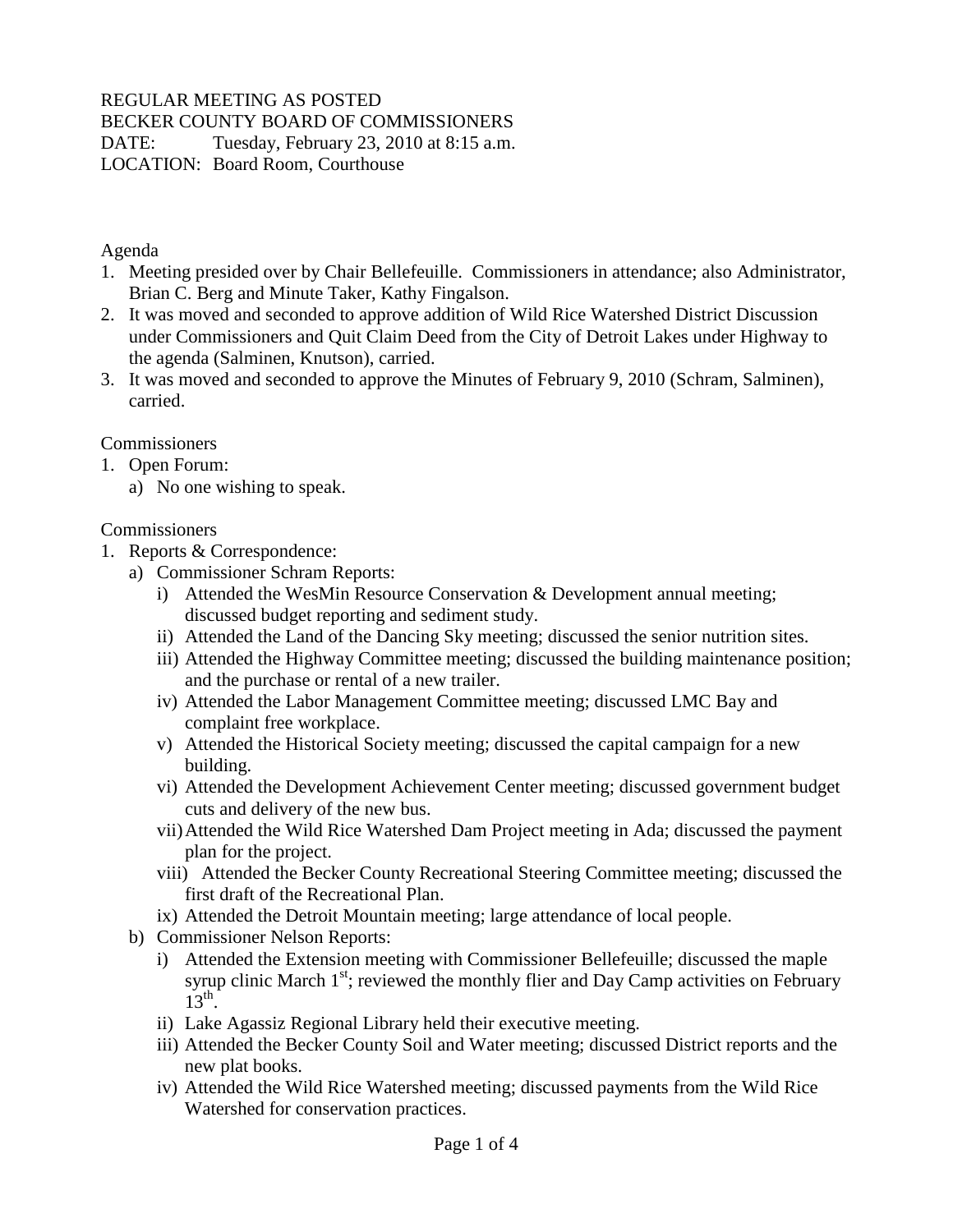- v) Attended the Cormorant Lakes Watershed Advisory Board meeting; discussed improving water quality; changing to semi-annual meetings; and approved increasing from three to five members on the Board.
- c) Commissioner Bellefeuille Reports:
	- i) Attended the Economic Development Authority meeting; discussed the use of the revolving loan fund for small businesses.
	- ii) Attended the Detroit Mountain meeting; there is support for the project.
- d) Commissioner Salminen Reports:
	- i) Attended the annual Lakeland Mental Health meeting; distributed Annual Reports to each Commissioner; the new facility has an efficient layout; Alexandria is seeing patients now; Moorhead and Fergus Falls are their largest operations.
	- ii) Attended the Natural Resource Management meeting with Commissioner Knutson.
- e) Commissioner Knutson Reports:
	- i) Attended the Mahube meeting; discussed finances and budgets.
	- ii) Attended the Fair Board meeting; discussed budgets; arena fees; the fair dates are July 28-31, 2010; and reviewed the grounds report.
	- iii) Attended the Highway Committee meeting; discussed crushed gravel procedures.
- 2. Brian Berg distributed information from the Association of Minnesota Counties meeting held at the Human Services meeting room last Friday. Ten recommendations to the State of Minnesota were passed.
- 3. Appointments:
	- a) It was moved and seconded to re-appoint Brad Grant, Dan Aune, Janet Ashmore, and Lucille Lorsung to the Sunnyside Care Center Board for another two year term which will expire December 31, 2011 (Nelson, Schram), carried.
- 4. It was agreed by consensus to schedule the 2010 Commissioner/Department Head Planning Session continuation at 10:30 a.m., March 9, 2010, the first Board meeting of the month.
- 5. It was moved and seconded to approve a Resolution of Non-Support for the Wild Rice Watershed District proposed tax and to approve attendance at the meeting in Bemidji by Commissioner Nelson and Commissioner Schram to voice Becker County's opposition (Nelson, Schram), carried.

Auditor-Treasurer, Ryan Tangen presented.

- 1. It was moved and seconded to approve Resolution 02-10-2B for raffle at the Cormorant Community Center on May 15, 2010 in Cormorant Township; Resolution 02-10-2C for raffle at the Cormorant Community Center on October 1, 2010 in Cormorant Township; and Resolution 02-10-2H for annual lease at Bleachers Bar & Grille in Lake View Township (Nelson, Knutson), carried.
- 2. It was moved and seconded to approve Resolution 02-10-2A for re-purchase of tax-forfeited lands for Sandra H. Saarinen, parcel number 51.0309.000 for a repurchase price of \$2,082.75 (Nelson, Knutson), carried.

Finance Committee Minutes, Ryan Tangen presented.

- 1. It was moved and seconded to approve the Claims and the Auditor's Warrants for 2/9/10 in the amount of \$20,577.39; 2/16/10 in the amount of \$41,754.49; and 2/19/10 in the amount of \$2,400.00 (Nelson, Knutson), carried.
- 2. The Human Services claims were reviewed and it was recommended to approve as presented.
- 3. It was recommended by the Finance Committee that Human Services bring to the Board the request to change a full-time Account Clerk to a part-time Account Clerk and to fill the position.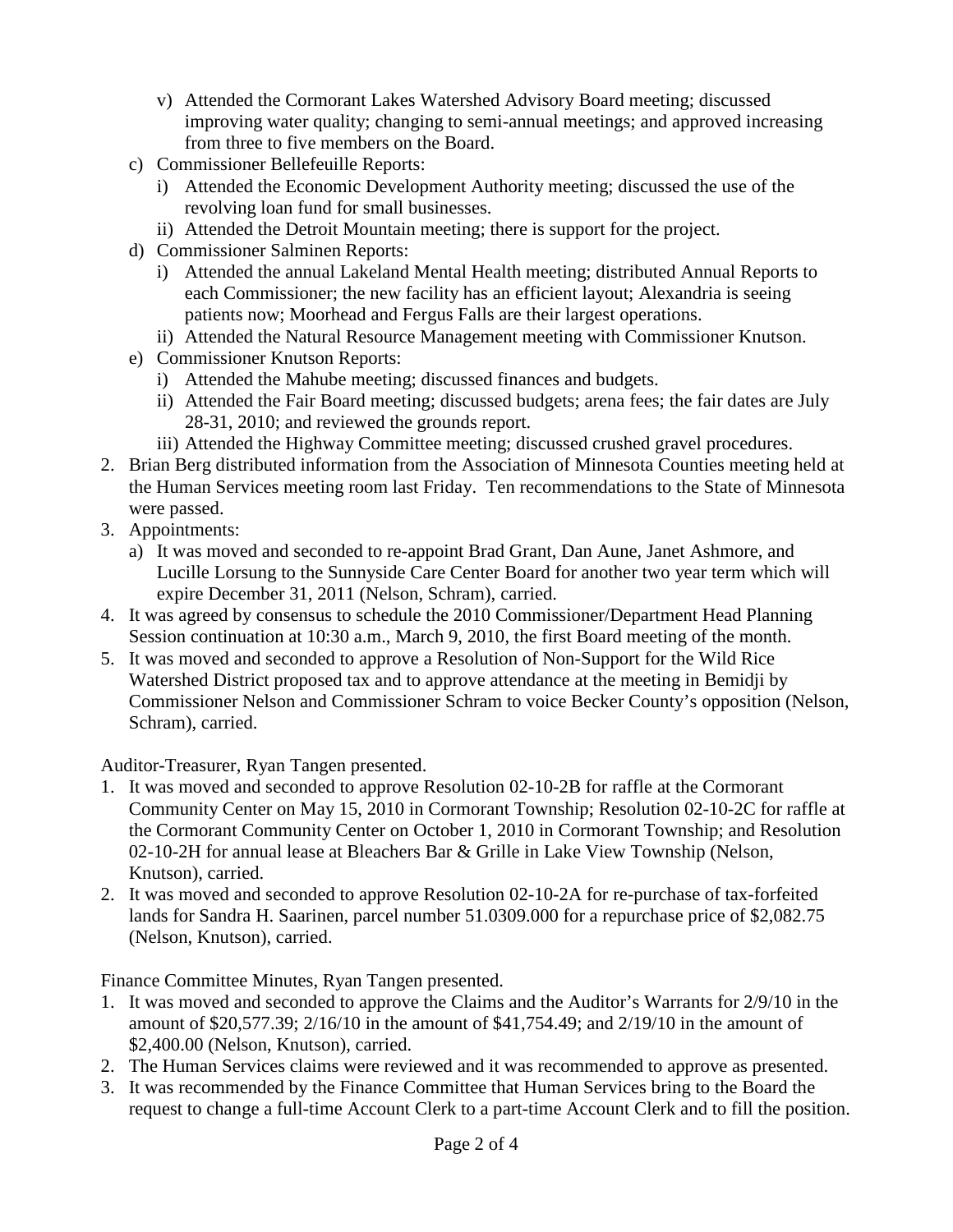- 4. It was moved and seconded to approve Information Technology's purchase of wireless headsets up to \$5,000 to be covered 100% by grant monies and the purchase of replacement phones for the in-house system for \$1,440 plus tax (Salminen, Nelson), carried.
- 5. It was recommended by the Finance Committee to approve Highway's request to approve the low bid per gallon for Magnesium Chloride and application; to reject all bids received for bituminous materials; to select the lowest price provider for delivery of materials and equipment rental; and to purchase a replacement trailer which is part of the current budget.
- 6. It was moved and seconded to approve the Cash Comparison and Investment Summary for January 2010 (Salminen, Nelson), carried.
- 7. Discussed the Governor's budget proposal; the proposed reduction to CPA results in a \$826,067 decrease for Becker County.

Human Resources, Nancy Grabanski presented.

1 . It was moved and seconded to accept and ratify the tentative agreement with the Teamsters 320 Deputy Unit and to authorize the Board Chair to sign the contract (Bellefeuille, Knutson), carried.

Environmental Services, Steve Skoog presented.

- 1 . It was moved and seconded to approve appointment of Commissioner Knutson as Representative to the Prairie Lakes Municipal Solid Waste Authority Joint Powers Board (Schram, Salminen), carried.
- 2 . It was moved and seconded to approve appointment of Commissioner Nelson as Alternate to the Prairie Lakes Municipal Solid Waste Authority Joint Powers Board (Knutson, Schram), carried.

Highway, Brad Wentz presented.

- 1 . It was moved and seconded to approve addition of Capital Outlay for an equipment trailer to the agenda (Nelson, Knutson), carried.
- 2 . It was moved and seconded to approve Resolution 02-10-2E authorizing the County Engineer to award the Magnesium Chloride Dust Control contract to Dustcoating, Inc. (Nelson, Salminen), carried.
- 3 . It was agreed by consensus to cost share on segments of roads for magnesium chloride dust control.
- 4 . It was moved and seconded to approve Resolution 02-10-2F authorizing the County Engineer to reject all bids for bituminous materials and to rebid to include alternates for HFMS-2 (Schram, Knutson), carried.
- 5 . It was moved and seconded to approve Resolution 02-10-2G to accept all quotes and authorize the County Engineer to rent such equipment or purchase such materials as may be needed from time to time to accomplish the goals of the Highway Department with discretion used for availability with regard to time schedules and total cost with regard to material location and hauling costs (Nelson, Schram), carried.
- 6 . It was moved and seconded to approve the Quit Claim Deed conveying the fee title of the County State Aid Hwy. #24/Plat of Grandview from Becker County to the City of Detroit Lakes (Nelson, Salminen), carried.
- 7 . It was moved and seconded to approve Resolution 02-10-2J authorizing the County Engineer to purchase a Deckover 50,000# GVW equipment trailer for \$22,500 plus tax with the trade in of the old trailer (Salminen, Nelson), carried.